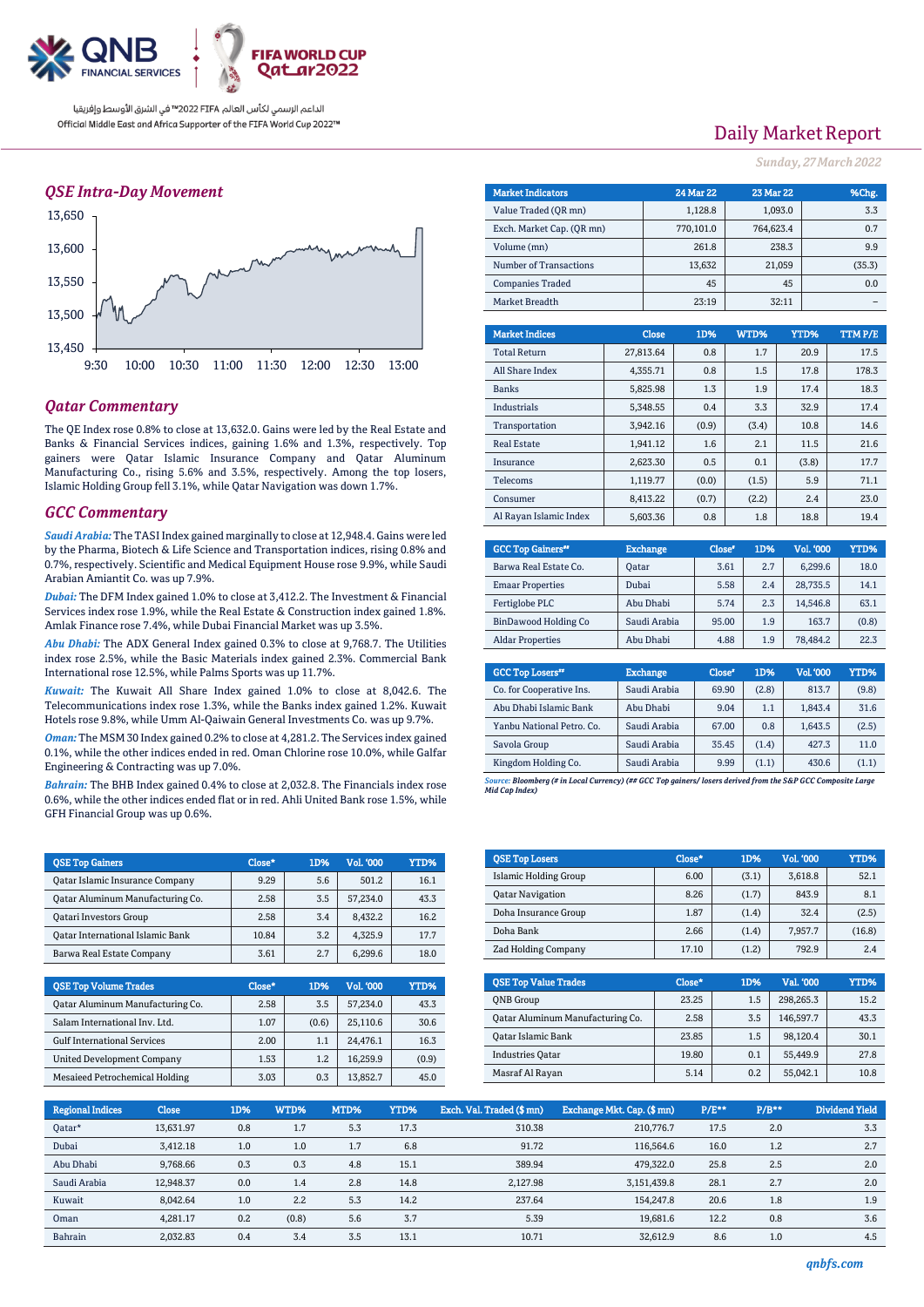

# Daily Market Report

*Sunday, 27March2022*

*Source: Bloomberg, Qatar Stock Exchange, Tadawul, Muscat Securities Market and Dubai Financial Market (\*\* TTM; \* Value traded (\$ mn) do not include special trades, if any)*

#### *Qatar Market Commentary*

- The QE Index rose 0.8% to close at 13,632.0. The Real Estate and Banks & Financial Services indices led the gains. The index rose on the back of buying support from GCC and foreign shareholders despite selling pressure from Qatari and Arab shareholders.
- Qatar Islamic Insurance Company and Qatar Aluminum Manufacturing Co. were the top gainers, rising 5.6% and 3.5%, respectively. Among the top losers, Islamic Holding Group fell 3.1%, while Qatar Navigation was down 1.7%.
- Volume of shares traded on Thursday rose by 9.9% to 261.8mn from 238.3mn on Wednesday. However, as compared to the 30-day moving average of 297.2mn, volume for the day was 11.9% lower. Qatar Aluminum Manufacturing Co. and Salam International Inv. Ltd. were the most active stocks, contributing 21.9% and 9.6% to the total volume, respectively.

| <b>Overall Activity</b>        | <b>Buy %*</b> | Sell %* | Net (QR)          |
|--------------------------------|---------------|---------|-------------------|
| <b>Oatari Individuals</b>      | 30.12%        | 36.11%  | (67,526,510.4)    |
| <b>Oatari Institutions</b>     | 21.58%        | 42.83%  | (239, 936, 764.0) |
| Oatari                         | 51.70%        | 78.94%  | (307, 463, 274.4) |
| <b>GCC</b> Individuals         | 0.44%         | 0.38%   | 675.619.8         |
| <b>GCC</b> Institutions        | 11.95%        | 2.32%   | 108,735,225.4     |
| GCC                            | 12.39%        | 2.70%   | 109.410.845.2     |
| Arab Individuals               | 7.60%         | 8.49%   | (10, 105, 852.0)  |
| <b>Arab Institutions</b>       | $0.00\%$      | 0.01%   | (405,780.0)       |
| Arab                           | 7.60%         | 8.50%   | (10,511,632.0)    |
| Foreigners Individuals         | 1.90%         | 1.68%   | 2,441,696.3       |
| <b>Foreigners Institutions</b> | 26.41%        | 8.18%   | 205,822,364.9     |
| <b>Foreigners</b>              | 28.31%        | 9.86%   | 208.264.061.2     |

*Source: Qatar Stock Exchange (\*as a % of traded value)*

### *Earnings Releases, Global Economic Data and Earnings Calendar*

#### Earnings Releases

| Company                                                            | <b>Market</b> | <b>Currency</b> | Revenue (mn)<br>402021 | % Change<br>YoY | <b>Operating Profit</b><br>$(mn)$ 402021 | % Change<br>YoY   | <b>Net Profit</b><br>(mn) 402021 | % Change YoY |
|--------------------------------------------------------------------|---------------|-----------------|------------------------|-----------------|------------------------------------------|-------------------|----------------------------------|--------------|
| Saudi Paper Manufacturing Co.*                                     | Saudi Arabia  | <b>SR</b>       | 588.8                  | 10.7%           | 56.2                                     | 5.7%              | 30.3                             | 100.5%       |
| Salama Cooperative Insurance Co.*                                  | Saudi Arabia  | <b>SR</b>       | 467.5                  | 9.3%            |                                          |                   | (106.4)                          | N/A          |
| Saudi Reinsurance Co.*                                             | Saudi Arabia  | <b>SR</b>       | 1,115.9                | 19.3%           | $\overline{\phantom{a}}$                 | $\qquad \qquad =$ | 53.3                             | $-12.2%$     |
| Zamil Industrial Investment Co.*                                   | Saudi Arabia  | <b>SR</b>       | 3,523.8                | 4.2%            | (110.4)                                  | N/A               | (159.4)                          | N/A          |
| Saudi Pharmaceutical Industries and Medical Appliances<br>$Corp.*$ | Saudi Arabia  | <b>SR</b>       | 1.459.8                | $-6.1%$         | 55.5                                     | $-63.9%$          | 18.1                             | $-83.5%$     |
| Saudi Industrial Development Co.*                                  | Saudi Arabia  | <b>SR</b>       | 163.1                  | $-0.9%$         | (28.8)                                   | N/A               | (24.5)                           | N/A          |
| Knowledge Economic City*                                           | Saudi Arabia  | <b>SR</b>       | 42.5                   | $-62.4%$        | (14.4)                                   | N/A               | (22.1)                           | N/A          |
| National Agricultural Development Co.*                             | Saudi Arabia  | SR              | 2,225.1                | $-3.4%$         | (213.3)                                  | N/A               | (285.0)                          | N/A          |

*Source: Company data, DFM, ADX, MSM, TASI, BHB. (#Values in Thousands, \*Financial for FY2021, \*\* Financial for)*

#### Global Economic Data

| <b>Date</b> | <b>Market</b> | Source | Indicator                                | Period | <b>Actual</b> | <b>Consensus</b>         | <b>Previous</b> |
|-------------|---------------|--------|------------------------------------------|--------|---------------|--------------------------|-----------------|
| 03/24       | <b>US</b>     | Markit | S&P Global US Manufacturing PMI          | Mar    | 58.5          | 56.6                     | 57.3            |
| 03/24       | <b>US</b>     | Markit | <b>S&amp;P Global US Services PMI</b>    | Mar    | 58.9          | 56                       | 56.5            |
| 03/24       | <b>US</b>     | Markit | S&P Global US Composite PMI              | Mar    | 58.5          | 54.7                     | 55.9            |
| 03/24       | <b>UK</b>     | Markit | S&P Global/CIPS UK Manufacturing PMI     | Mar    | 55.5          | 57                       | 58              |
| 03/24       | <b>UK</b>     | Markit | S&P Global/CIPS UK Services PMI          | Mar    | 61            | 58                       | 60.5            |
| 03/24       | <b>UK</b>     | Markit | S&P Global/CIPS UK Composite PMI         | Mar    | 59.7          | 57.5                     | 59.9            |
| 03/24       | Germany       | Markit | S&P Global/BME Germany Manufacturing PMI | Mar    | 57.6          | 56                       | 58.4            |
| 03/24       | Germany       | Markit | S&P Global Germany Services PMI          | Mar    | 55            | 53.7                     | 55.8            |
| 03/24       | Germany       | Markit | S&P Global Germany Composite PMI         | Mar    | 54.6          | 53.8                     | 55.6            |
| 03/24       | Japan         | Markit | Jibun Bank Japan PMI Services            | Mar    | 48.7          | $\overline{\phantom{a}}$ | 44.2            |
| 03/24       | Japan         | Markit | <b>Jibun Bank Japan PMI Composite</b>    | Mar    | 49.3          | $\overline{\phantom{a}}$ | 45.8            |
| 03/24       | Japan         | Markit | Jibun Bank Japan PMI Mfg                 | Mar    | 53.2          | $\overline{\phantom{a}}$ | 52.7            |

*Source: Bloomberg (s.a. = seasonally adjusted; n.s.a. = non-seasonally adjusted; w.d.a. = working day adjusted)*

#### Earnings Calendar

| <b>Tickers</b> | <b>Company Name</b> | Date of reporting 4Q2021 results | No. of days remaining | <b>Status</b> |
|----------------|---------------------|----------------------------------|-----------------------|---------------|
| <b>ERES</b>    | Ezdan Holding Group | 28-Mar-22                        |                       | Due           |
|                |                     |                                  |                       |               |
| <b>Tickers</b> | <b>Company Name</b> | Date of reporting 1Q2022 results | No. of days remaining | <b>Status</b> |
| <b>OFLS</b>    | Oatar Fuel Company  | 13-Apr-22                        | 17                    | Due           |

*Source: QSE*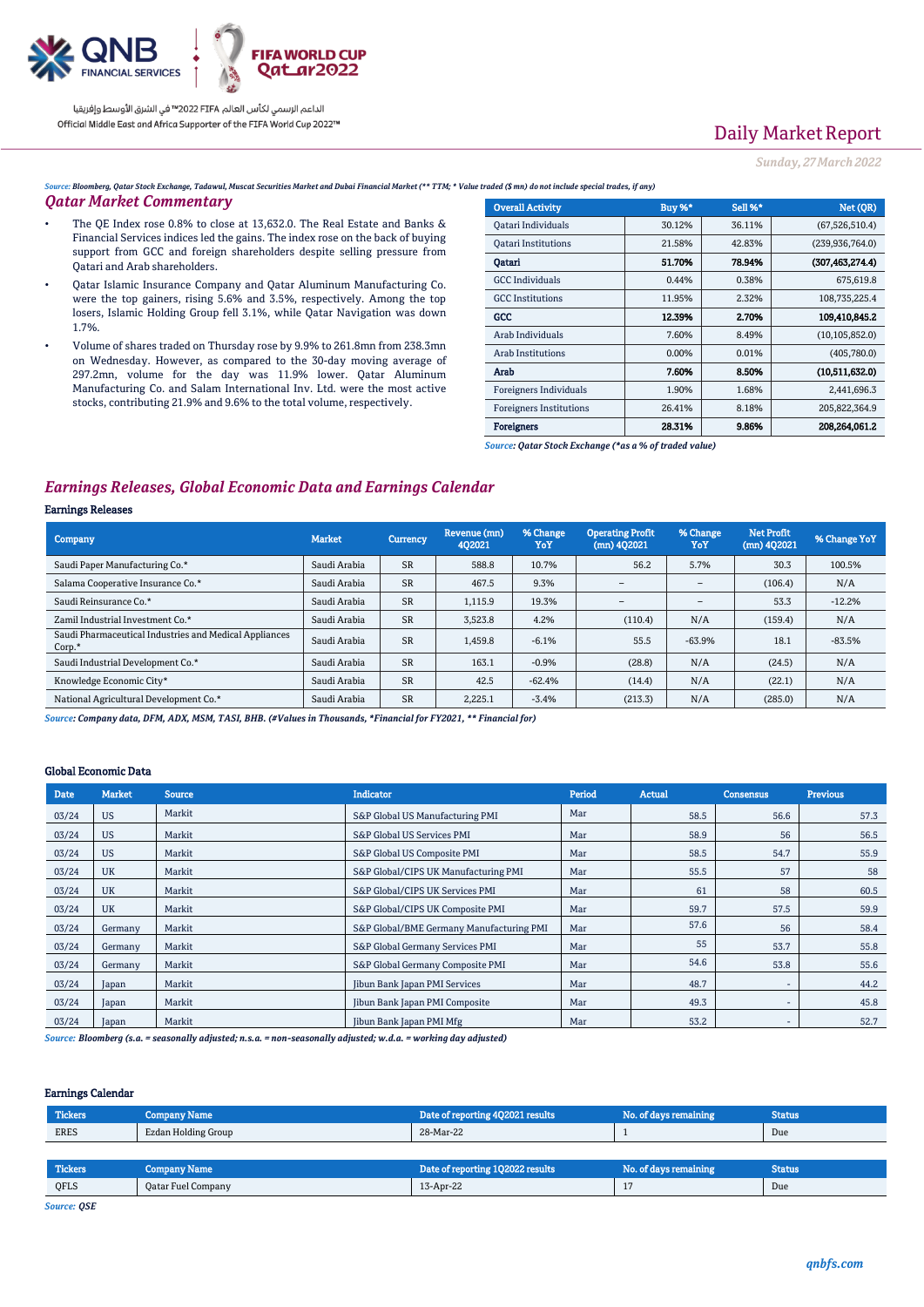

### *Qatar*

- Investment Holding Group announces the closure of nominations of four independent members and seven non-independent members in its Board of Directors and the list of candidates – Investment Holding Group announced the closure of the nomination period for four independent members and seven non-independent members of the company's Board of Directors for a term of three (3) years (2022-2025), on Wednesday 23rd of March 2022 at 2:00pm. Accordingly, and based on the decision of the Board of Directors of Investment Holding Group with reference number 69/2022, dated March 23, 2022, which accepted the candidacy of the thirteen candidates mentioned below, kindly find attached herewith the list of candidates for Independent and Non-Independent membership in the Board of Directors of Investment Holding Group, in accordance with article #5 of the Corporate Governance Code for Companies and Legal Entities Listed on the Main Market issued by Qatar Financial Markets Authority (QFMA) pursuant to Resolution No. 5 of 2016. The list of names of candidates for Independent membership in the Board of Directors of Investment Holding Group is as follows: i) Sheikh Suhaim Bin AbdulAziz Al Thani, ii) Mr. Ibrahim Abdulla Al-Abdulla, iii) Mr.Abdulla Darwish Al Darwish, iv) Dr. Bothaina Al Ansari. (QSE)
- Ahli Bank to disclose its Quarter 1 financial results on April 19 Ahli Bank discloses its financial statement for the period ending 31st March 2022 on 19/04/2022. (QSE)
- Alkhaleej Takaful Insurance Company postponed the EGM to another date - Alkhaleej Takaful Insurance Company announced that Extra Ordinary Assembly Meeting that was scheduled on 29/3/2022 will be deferred to obtain the approvals from the Regulator and the date and time shall be determined at a future point. (QSE)
- Qatari German Co. for Medical Devices to holds its AGM and EGM on April 13 – Qatari German Co. for Medical Devices announces that the General Assembly Meeting AGM and EGM will be held on 13/04/2022, Company Head Quarter and 09:30 PM. In case of not completing the legal quorum, the second meeting will be held on 24/04/2022, and 09:30PM. (QSE)
- Mazaya Qatar Real Estate Development to hold its AGM and EGM on April 17 – Mazaya Qatar Real Estate Development announces that the General Assembly Meeting AGM and EGM will be held on 17/04/2022, Via Zoom cloud meetings and 09:30 PM. In case of not completing the legal quorum, the second meeting will be held on 19/04/2022, Via Zoom cloud meetings and 09:30 PM. Ordinary General Assembly Meeting's Agenda: Item 1: Hearing the Board of Director Report on the activities of the company and its financial position for the financial year ending December 31, 2021 as well as the company's future plans. Item 2: Hearing the Shari'ah Supervisory Board report. Item 3: Hearing & approving the auditors' report for the year ending December 31, 2021. Item 4: Discussing & approving the company's balance sheet and profit & loss statement for the year ending December 31, 2021. Item 5: approving the proposal of the board of directors not to distribute dividend. Item 6: Absolving the members of the Board Directors of any liability for the financial year ending December 31, 2021. Item 7: Discussing & approving the company's Governance Report for the year ending December 31, 2021. Item 8: Appointing the auditors for the 2022 financial year and fix their fees. Extra Ordinary General Assembly Meeting's agenda: Item 1: Amending the relevant articles of the Company's current Articles of Association in accordance with the provisions of Law No. 8 of 2021 amending some provisions of the Commercial Companies Law No. 11 of 2015. Item 2: Delegating the Chairman to sign and amend the articles of association and complete the procedures for obtaining the required approvals and document them with the competent authorities. (QSE)
- QIA to continue long-term investments in tech, renewable energy postpandemic – The Qatar Investment Authority (QIA), one of the largest sovereign wealth funds in the world, will continue to grow its diverse portfolio with long-term investments in technology and renewable energy – two sectors which have seen massive growth in funding during the COVID-19 pandemic. Speaking to The Peninsula on the sidelines of the Doha Forum yesterday, Chief Investment Officer at QIA (Americas) Mohammad Saif Al Sowaidi, who was also a panel speaker during the

# Daily Market Report

*Sunday, 27March2022*

event, said the Qatari sovereign wealth fund's recent investments mirror the changes in consumer behavior in the last two years. "QIA as a sovereign fund has a very big diversified portfolio that touches upon different spectrums of the industries, the economies, and investment themes. And whenever big events like the pandemic happen, which result in potential changes in consumer behavior, preferences and lifestyle, as an investor you want to invest in businesses that you believe are the net beneficiaries out of these changes. Technology has always been a big area of investment for QIA. Post-pandemic, we will continue investing in technology, renewable energy, healthcare, education, as well as in other areas such as retail and real estate," Al Sowaidi said. (Peninsula Qatar)

- First 800MW solar power plant to start this year To use renewable energy for sustainability and climate change, first solar power plant with the capacity of 800 megawatts will be opened in Qatar this year. "This year, we will have the first solar power plant equipped with photo-voltaic technology with the capacity of 800 mega-watts," said Minister of Environment and Climate Change HE Sheikh Faleh bin Nasser bin Ahmed bin Ali Al Thani. (Peninsula Qatar)
- Qatar endorses Global Methane Pledge Qatar and the United States of America recognize the urgency of the challenge posed by climate change and the importance of accelerating global efforts on all aspects of the climate change agenda, said the joint statement on Qatar's endorsement of the Global Methane Pledge. Qatar and the United States also agree on the need to provide energy security and tackle the climate crisis together in light of current events and on the road to COP27 in Sharm el Sheikh. Rapidly reducing methane emissions is the most effective strategy to limit global warming in the near term and keep 1.5 degrees C within reach. Qatar's endorsement of the Global Methane Pledge provides critical momentum to global efforts to urgently reduce methane emissions. There are now 111 country endorsements of the Global Methane Pledge, representing 70 percent of the global economy and nearly half of global anthropogenic methane emissions. Countries endorsing the Global Methane Pledge commit to take national-level, voluntary actions to support the collective Pledge target of 30 percent reduction in anthropogenic methane emissions by 2030 from 2020 levels. (Peninsula Qatar)
- Ukraine urges gas-rich Qatar to boost Europe energy supplies Ukraine's president called on gas-rich Qatar and others to boost their energy exports to Europe in order to reduce the continent's reliance on Russian hydrocarbons. "Responsible states like the state of Qatar are reliable and solid exporters of natural resources, and they can make their contribution to the stabilization in Europe," President Volodymyr Zelenskiy told the Doha Forum in Qatar's capital on Saturday via a video address. "The future of Europe rests with your efforts," he said. "I ask you to increase the output of energy to ensure that everyone in Russia understands that no country can use energy as a weapon to blackmail the world." (Bloomberg)
- Al Kaabi: Not possible to replace Russian gas supplies to Europe overnight – Minister of State for Energy Affairs H E Eng. Saad bin Sherida Al Kaabi said that it is not possible to replace the Russian gas supplies over-night and it would need time. "Immediately I don't think we can help and nobody can replace (Russia gas). The volume that we are talking about 30- 40 percent of gas coming from Russia to Europe is not something that can be replaced over-night, it needs time," said Minister Al Kaabi, during a panel discussion titled 'Energy Transition and Security: Meeting Demand in a Volatile World' held yesterday under Doha Forum. He added that agreement to supply Europe with an additional 15 billion cubic meters require many players. "15 billion cubic meters is a large number and to accomplish that you need many players around the world. Qatar is one of the major suppliers of LNG to the world. We have been working on bringing more volume into Europe whether it is the terminal capacity in addition to announcing that we are going to go from 77mtpa to 126 mtpa from Qatar in addition to a project that we are working on from the US which will bring 60 million tones destined for Europe because that is the destination that we intended it for that will be online by 2024- 2025. So a lot of volume will be coming but 15 billion cubic meters need many more players to be part of that," he added. (Peninsula Qatar)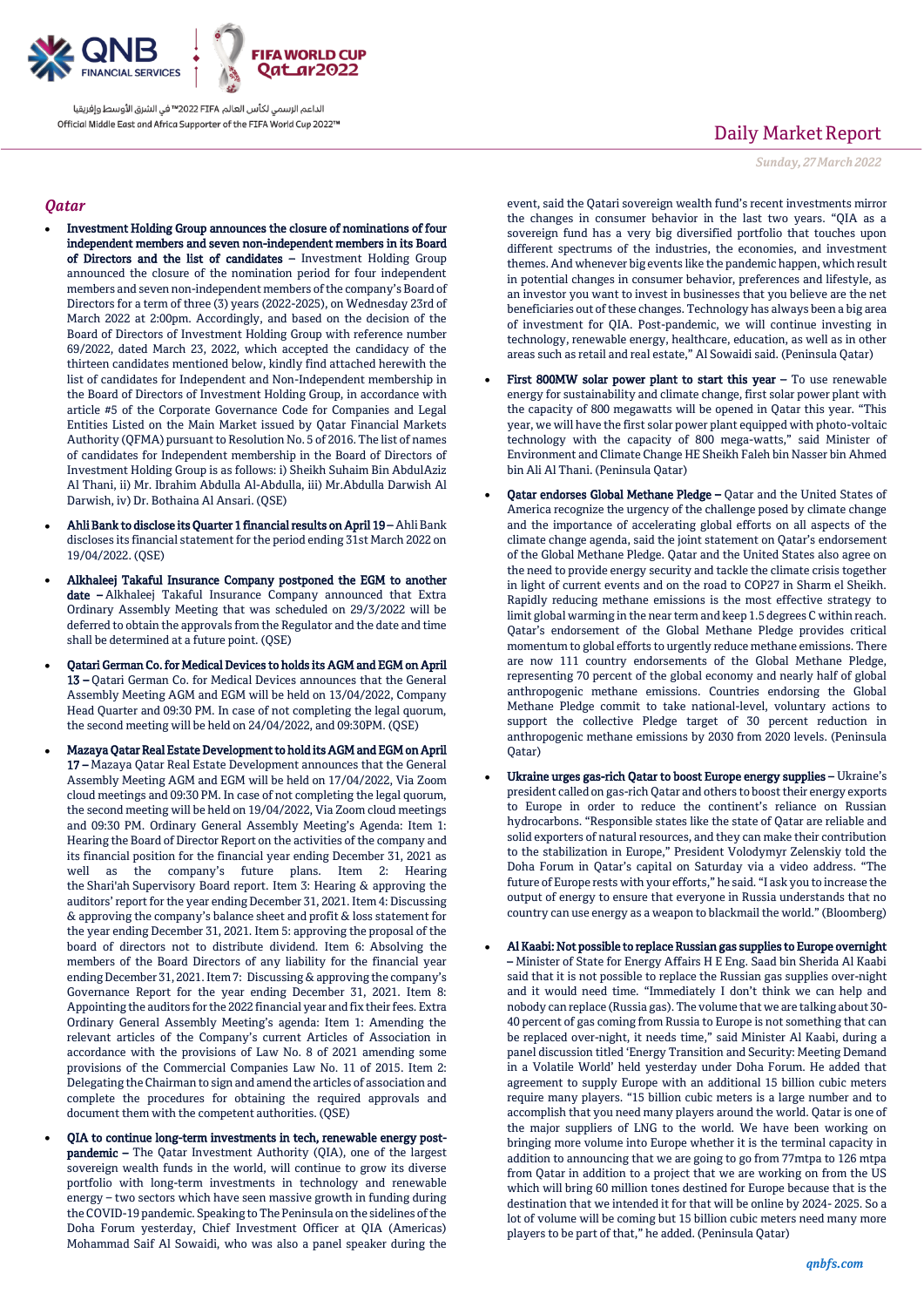

- QIIK, Mastercard to strengthen cooperation in digital payments To strengthen QIIK's relations with the world's leading companies in the field of payments, QIIK Chairman Sheikh Dr. Khalid bin Thani Al Thani recently visited the regional headquarters of Mastercard in the British Capital, London, accompanied by QIIK's CEO Dr. Abdulbasit Ahmed Al Shaibei, and Chief of Business Development and Alternative Channels Sector Omar Abdelaziz Al Meer.During the visit, the QIIK officials were welcomed by Mastercard's Vice-Chairman of Senior Client Partnerships and Relationships Gilberto Caldart, Division President for Middle East and North Africa Khalid Elgibali, and Country Manager of Qatar, Oman and Kuwait Nadia Ghissassi.Caldart welcomed Sheikh Dr. Khalid and his accompanying delegation, and said: "The relations between QIIK and Mastercard are long-standing, this visit will undoubtedly establish an even stronger relationship and more effective cooperation with regards to payment solutions provided by Mastercard." Caldart also highlighted the significant development witnessed by the Qatari banking sector, its adoption of the latest internationally approved technology and its interest in various digital solutions, which have become a crucial element in today's world. (Peninsula Qatar)
- QC Chairman lauds relations between Qatar and US Qatar Chamber Chairman Sheikh Khalifa bin Jassim Al Thani lauded the distinguished relations between the State of Qatar and the US, stressing the interest to develop cooperation links between the Qatari and American business sectors and urge companies from both sides to boost cooperation and forge partnerships. This came during a meeting held recently with US delegation, headed by Former US Representative, Jane Harman, on the occasion of its visit to Qatar. The delegation included Paula Dobresnski, Former Under Secretary for Global Affairs, and Ann Patterson, Former Assistant Secretary for Near Eastern Affairs, and Maureen Quinn, Former US Ambassador to Qatar. The meeting was also attended by QC First Vice-Chairman Mohamed bin Ahmed bin Twar Al Kuwari and a number of board members, as well as Sheikha Mayes bint Hamad Al Thani, US-Qatar Business Council Doha office managing director. The meeting touched on economic and commercial cooperation between both countries and opportunities galore for Qatari investors in the US. (Peninsula Qatar)
- QIBK launches 'Flexi CD', its new flexible certificate of deposits Qatar Islamic Bank (QIBK) has announced the launch of a new series of Flexible Certificate of Deposits (Flexi CD), with the ability to make partial redemptions, for its retail customers in Qatari Riyal and US Dollar with one, two and three year tenors. In addition to offering better expected profit rates, QIBK's new Flexi CD offers customers more flexibility and control. It is issued as an investment "Mudaraba" product, allowing retail customers to collect profits by the end of each quarter and to make early and partial redemptions during the tenor of their Flexi CD. In case of an early redemption, the balance amount of the Flexi CD will continue to earn the same expected profit rate. These CDs can be booked in a few simple steps, anytime through QIBK Mobile app. Through the QIBK Mobile App, Customers will be able to perform up to two partial redemptions with no charges, provided that the value of both redemptions does not exceed 50% of the original value of the Flexi CD. Flexi Certificate of Deposits is developed to encourage customers to make long-term savings and get attractive annual profit based on the certificate's maturity and selected currency. These Flexi CD's are offered in a range of options in QR and USD and different tenors of 1, 2 or 3 years with higher expected profit rates as high as 2.60 percent. (Peninsula Qatar)
- Qatar, US discuss ways to boost trade relations Minister of Commerce and Industry H E Sheikh Mohammed bin Hamad bin Qassim Al Thani met with US delegation headed by Jane Harman Former US Representative on the occasion of its visit to Qatar. During the meeting, the officials reviewed Qatari-US relations and cooperation efforts, and ways of enhancing them, especially in the commercial, investment, and industrial fields, in addition to exchanging views on a number of issues, including trade relations between Qatar and other countries. The Minister of Commerce and Industry welcomed the visiting American delegation, highlighting the importance of regular meetings to strengthen historic Qatari-US relations, and to enhance coordination and mutual cooperation in areas of common interest. (Peninsula Qatar)

## Daily Market Report

#### *Sunday, 27March2022*

- Qatar Business Map portal launched The Ministry of Commerce and Industry has launched the Qatar Business Map portal, available on the Ministry's website. The initiative falls in line with the Ministry's commitment to creating more transparent and efficient services. This follows the requirements of Law No. (1) of 2020 on the Unified Economic Register, which aims to support the transparency of economic and financial transactions by compiling basic information, data, and documents for economic establishments, legal arrangements, non-profit organizations, and freelancers, and making them available to the public and to stakeholders. This step also aligns with the Financial Action Task Force (FATF) requirements. The Business Map portal provides a comprehensive database for users, allowing them to view the investment advantages of Qatar's various regions through a search service for commercial establishments per region, and for the various available commercial activities. The portal also offers statistics on the number of commercial licenses registered in each municipality, new and signed-off commercial licenses, and the latest commercial establishments registered in Qatar. The Ministry indicated that the public and all concerned parties can view information and data on the various commercial establishments by visiting the Qatar Business Map page via the following link: https://businessmap.moci.gov.qa. (Peninsula Qatar)
- Startups attracting big investments in Qatar Qatar is witnessing sharp rise in number of startups and investments. Investors are showing huge interest in such startups as technology-based businesses are growing, said panelists during an online event. Founder Institute (FI) organized a webinar entitled 'Startup Funding in Qatar with Doha Tech Angels: How to Raise Money' which shed light on startup funding in Qatar. The event featured talks from entrepreneurs who have successfully raised money for their businesses and investors funding companies. Dr. Luana Ozemela, Fellow Co-Director, Founder Institute and Founder and CEO of DIMA said, "FI believes startups can create real impact in society but because they lack expert feedback during the early stage they often fail. Our program is focused to help pre-seed founders and teams get traction and funding through a devoted support network and structured growth process.' Citing a report, she said, "According to a report by KPMG on the tech startups ecosystem on how the investments have been evolving in the last four years. In Qatar the size of the investments is getting bigger, and the total amounts of investments are going towards tech startups. (Peninsula Qatar)
- Visa calls on innovative startups in Qatar to enter global competition Visa, the world's leader in digital payments, is calling out to fintech and payment startups in Qatar to showcase their innovative products and solutions at the 2022 Visa Everywhere Initiative (VEI), a global open innovation program. The final date to submit applications to the global pitch competition for startups is on April 4, 2022, while the VEI Central and Eastern Europe, Middle East and Africa (CEMEA) regional finale will be held on June 8, 2022."For fintechs with solutions to some of today's commerce challenges, Visa's Everywhere Initiative is where they need to be. It's a great platform to gain exposure and have a chance to work with Visa in building solutions that power seamless money movement everywhere. I'm excited about this year's competition and looking forward to seeing the many innovative solutions from fintechs here in Qatar," said Dr. Sudheer Nair, Visa's Country Manager for Qatar. (Peninsula Qatar)
- QBA, Malian PM discuss holding Qatari-Mali Economic Forum Qatar and Mali are exploring investment opportunities between the two countries, with a potential Qatari-Mali Economic Forum currently being studied to connect businessmen from both sides, the Prime Minister of the Republic of Mali HE Shugel Maiga has said. Speaking after his meeting with the Qatari Businessmen Association (QBA) headed by QBA Chairman Sheikh Faisal bin Qassim Al Thani, the Prime Minister said discussions during the event revolved around the possibility of organizing a joint economic forum in the presence of businessmen of the two countries and the sponsorship of the two countries' governments to review all investment opportunities available in Mali and Qatar. Sheikh Faisal reiterated that the QBA is ready to explore the investment opportunities in Bamako. The meeting organized by the QBA was also attended by Hussein Ibrahim Al Fardan, QBA First Deputy, Saud Al Mana, QBA Board Member, and Sarah Abdallah, QBA Deputy GM. (Peninsula Qatar)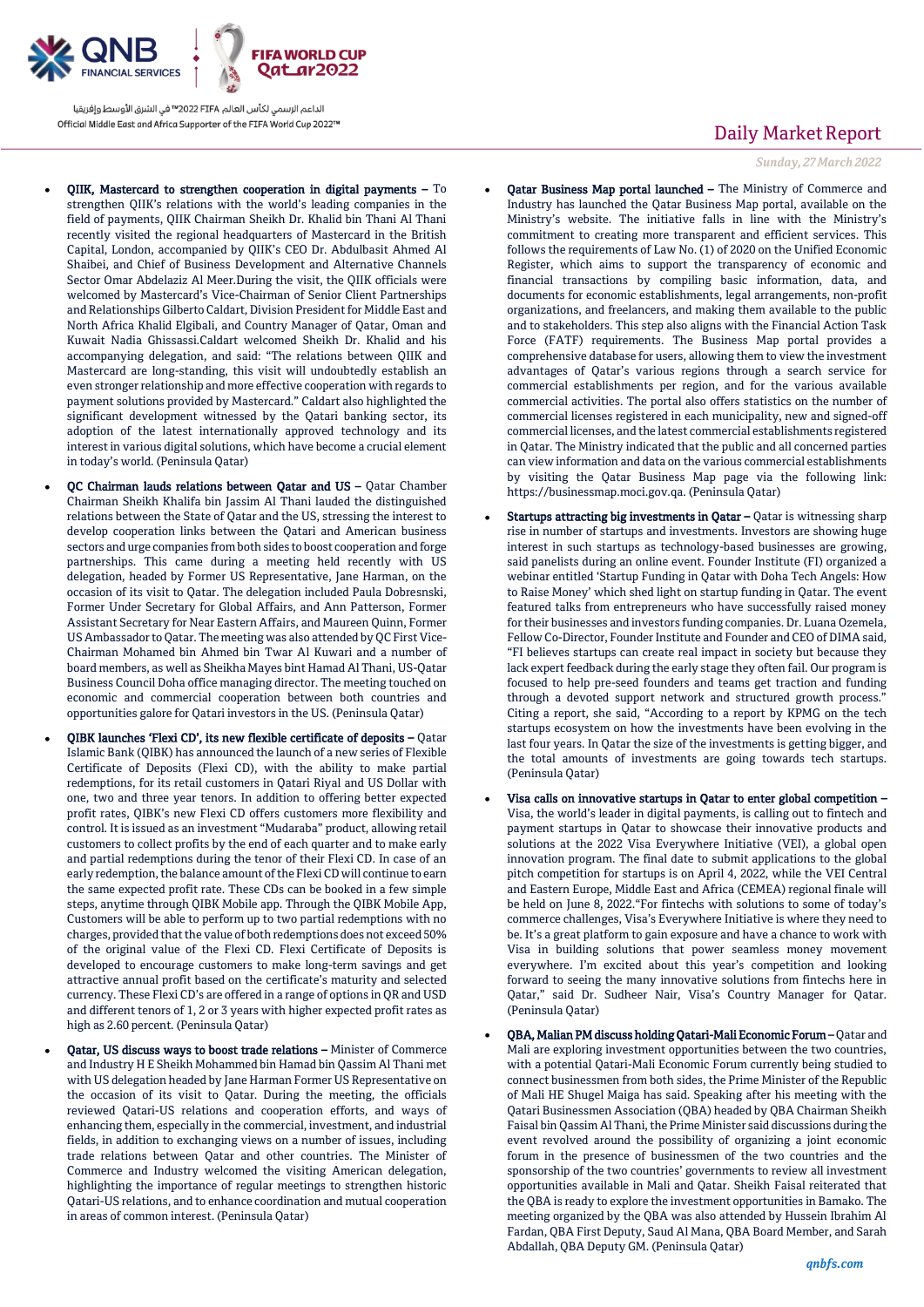

- DIMDEX a vital platform to strengthen partnership with Qatar, stakeholders' – The Doha International Maritime Defence Exhibition and Conference 2022 (DIMDEX) is a crucial platform for Leonardo — an Italian multi-national company specializing in aerospace, defense and security, to strengthen its partnership with Qatar and showcase its cutting-edge security and defense services to prospective partners. Speaking to The Peninsula on the sidelines of the just-concluded DIMDEX 2022 at the Qatar National Convention Centre, Alessandro Profumo, Leonardo's Chief Executive Officer, said the company's participation at the exhibition is a nod to its over 20 years of existence in Qatar, growing significant relations with the armed forces, government agencies as well as the private sector. "This exhibition is important to Leonardo because it gives us the opportunity to understand the region's security and defense needs, connect with key stakeholders in this critical industry, and under-stand what we can do more to meet our local partner's demands," Profumo said. (Peninsula Qatar)
- UNGA President hails Qatar's preventive diplomacy President of the 76th Session of the United Nations General Assembly HE Abdulla Shahid has lauded Qatar's 'preventive diplomacy' saying that Qatar has emerged as a key, international partner for conflict resolution. "Qatar is at the forefront of global policy-making, promoting critical dialogue, and engaging leaders from diverse policy backgrounds and expertise to address current and emerging global challenges and advance pragmatic solutions," he said in his speech at the opening of 20th edition of Doha Forum yesterday. (Peninsula Qatar)
- Amir meets High Representative of EU Amir HH Sheikh Tamim bin Hamad Al Thani met with the EU High Representative for Foreign Affairs and Security Policy, Vice-President of the European Commission Josep Borrell, and the accompanying delegation, on the sidelines of the Doha Forum held at the Sheraton Doha Hotel. During the meeting, they discussed bilateral cooperation and ways to enhance and develop them, in addition to discussing a number of topics on the forum's agenda. (Peninsula Qatar)
- Qatar selected to chair Executive Office of Arab Ministerial Council for Electricity – The State of Qatar was selected to chair the Executive Office of the Arab Ministerial Council for Electricity during the 14th session of the Arab Ministerial Council of Electricity and the 37th meeting of the Executive Office of the Arab Ministerial Council of Electricity held in Doha, on the sidelines of the 7th General Conference of the Arab Union of Electricity. The selection was the culmination of the major efforts made by Qatar to raise the levels of coordination and joint Arab action in the electric power sector and the great keenness to support efforts to achieve complete Arab integration into the electricity sector, the latest of which was Qatar's hosting of the 7th General Conference of the Arab Union of Electricity and its accompanying exhibition, which was held jointly with the Qatar General Electricity and Water Corporation (Kahramaa) and QatarEnergy. (Peninsula Qatar)
- VW opens new regional headquarters in Doha, invests \$1mn to develop charging infrastructure in Qatar - Volkswagen Group inaugurated its new regional headquarters at the Msheireb Downtown Doha, and set up a new business entity named Volkswagen Group Middle-East QFZ LLC (VWGME), reaffirming the exceptional value that Qatar and the Middle East represents to the company. In line with the global VW Group strategy – New Auto, aiming for clean and sustainable mobility, the Audi brand also confirmed \$1mn investment in 2022 to develop charging infrastructure in Qatar. (Peninsula Qatar)
- Qatar's \$450bn wealth fund shifts from trophies to tech The Qatar Investment Authority is trimming stakes in listed trophy assets and turning to closely-held technology companies in growth markets in a major strategy shift for one of the world's largest sovereign wealth funds. Qatar is among the world's richest countries because of the size of its gas exports. It's been taking steps to diversify its economy and the \$450 billion QIA, founded in 2005, has vowed to plow more money into Asia and the U.S. after years of substantial investment in Europe. To help fund this pivot, it has pared back positions in blue-chip names like Glencore Plc, in which it sold a \$1 billion stake this week. It also reduced its holding in Barclays Plc in 2021. QIA hasn't reported meaningful new positions or additions to holdings in listed firms over the past year. (Bloomberg)

## Daily Market Report

*Sunday, 27March2022*

#### *International*

- US pending home sales approach two-year low; consumer sentiment slumps - Contracts to buy US previously owned homes dropped to the lowest level in nearly two years in February, weighed down by a persistent shortage of properties, and activity could remain sluggish amid increasing mortgage rates and high house prices. The National Association of Realtors (NAR) said on Friday its Pending Home Sales Index, based on signed contracts, fell 4.1% last month to 104.9, the lowest level since May 2020. It was the fourth straight monthly decline in the index, which leads sales by a month or two. Pending home sales declined in the South, Midwest and West, but rose in the Northeast. Economists polled by Reuters had forecast contracts rebounding 1.0%. Pending home sales decreased 5.4% in February on a year-on-year basis. Sales of previously owned homes tumbled in February, but remained above their pre-pandemic level. The inventory of used houses is at record lows. Shortages and expensive building materials have made it harder for builders to ramp up construction, leading to double-digit growth in houses prices. Mortgage rates surged in February and have continued to push higher after the Federal Reserve last week raised its policy interest rate by 25 basis points, the first hike in more than three years. They are likely to continue accelerating as Fed Chair Jerome Powell on Monday said the US central bank must move "expeditiously" to raise rates and possibly "more aggressively" to keep high inflation from becoming entrenched. (Reuters)
- EU-US data transfer deal cheers business, but worries privacy activists The European Union and the United States announced a preliminary data transfer deal on Friday, seeking to end the limbo in which thousands of companies found themselves after Europe's top court threw out two previous pacts due to concerns about US surveillance. While businesses cheered the news, Austrian privacy activist Max Schrems, whose campaign about the risk of US intelligence agencies accessing Europeans' data in a long-running dispute with Meta (FB.O) led to the court vetoes, criticized the lack of details. US President Joe Biden and European Commission Ursula von der Leyen said at a joint news conference in Brussels that the provisional agreement takes into account the court's concerns and offers stronger legal protections. "Today, we've agreed to unprecedented protections for data privacy and security for citizens," Biden said. "I am very pleased that we have found an agreement in principle on a new framework for transatlantic data flows," von der Leyen said. "This will enable predictable and trustworthy data flows between the EU and US, safeguarding privacy and civil liberties," she added, without elaborating. An EU official familiar with the matter said it will likely take months to turn the provisional agreement into a final legal deal. "First, the US needs to prepare their executive order, and then we need to do our internal consultation in the Commission and within the European Data Protection Board," the official said, referring to the EU privacy watchdog. (Reuters)
- UK retail sales and consumer confidence fall as inflation mounts Britons cut back on their shopping in February and consumer confidence levels tumbled this month as accelerating inflation cast a shadow over the world's fifth-biggest economy, data released on Friday showed. Retail sales volumes unexpectedly fell by 0.3% in February from January. Economists polled by Reuters had on average forecast a 0.6% monthly rise. Excluding automotive fuel, which rose in price in February as tensions between Russia and Ukraine escalated, sales volumes fell by a sharper 0.7%. Some of the fall was linked by the Office for National Statistics to stormy weather which kept some shoppers at home while the fading of the Omicron COVID-19 meant people returned to pubs and restaurants at expense of grocery retailers. But rising prices meant the amount of money spent on food shopping rose, even as volumes fell. Analysts said the data - combined with a drop in polling firm GfK's measure of consumer confidence in March to levels last seen in November 2020 - was a taste of things to come as inflation climbs higher. GfK's gauge of personal finances for the coming year slumped to a joint record low, matched only by the reading in July 2008 when the global financial crisis was reaching a climax. Inflation hit a 30-year high of 6.2% in February and the government's budget watchdog this week forecast it will go close to 9% in late 2022, contributing to the biggest fall in living standards since at least the 1950s. (Reuters)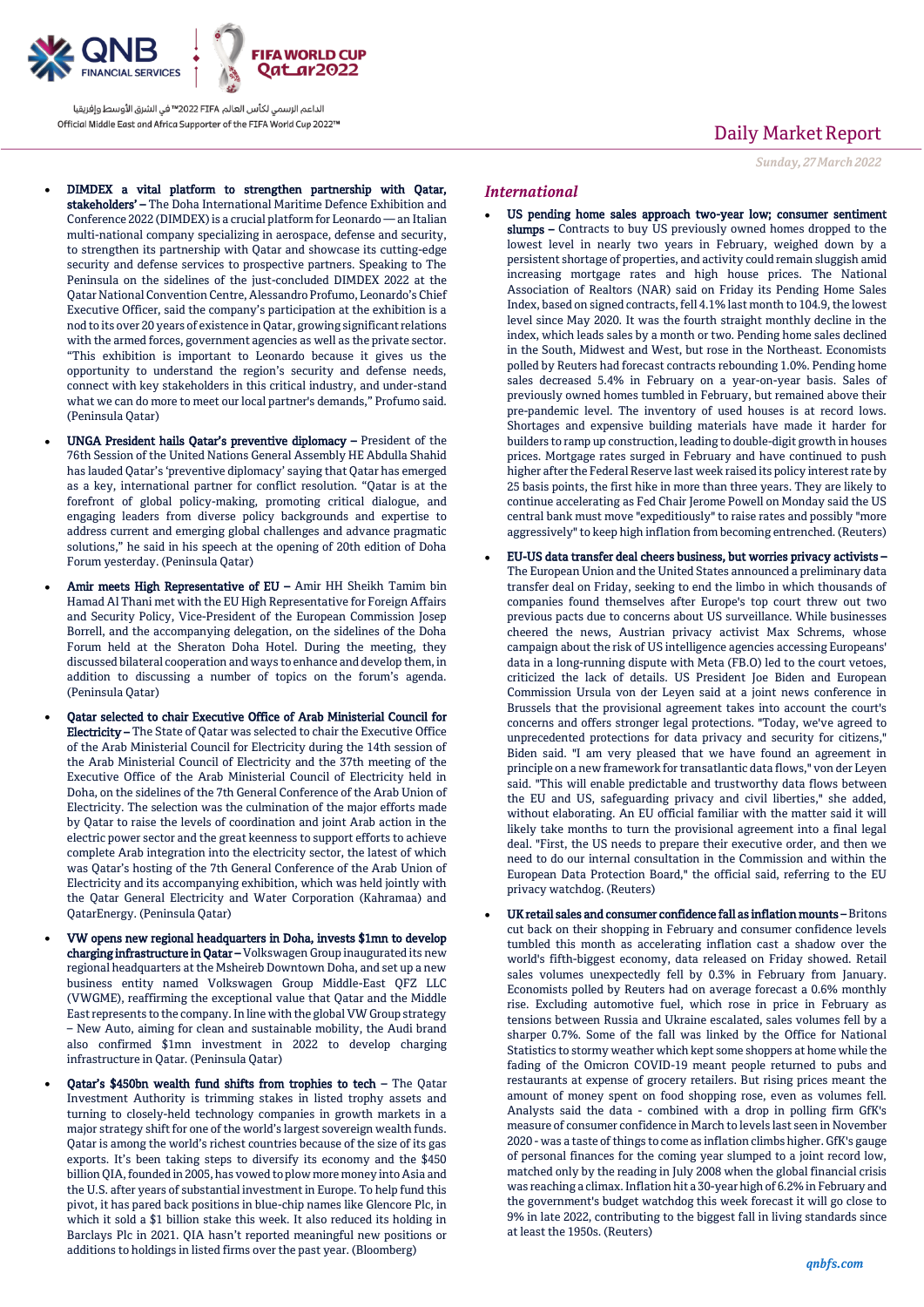

 China Jan-Feb industrial profit up but mired in single-digits – Profits at China's industrial firms grew at a faster pace in January-February, official data showed on Sunday, in line with other signs of momentum in the economy, although the outlook is clouded by domestic COVID-19 outbreaks and the Ukraine conflict. Profits rose 5.0% in January-February from a year earlier, compared with a 4.2% gain reported in December, said the National Bureau of Statistics. The growth in January-February was driven by surging profits in the energy and raw materials sectors, thanks to higher prices of commodities such as crude oil and coal. But, downstream, monthly profit growth among other industrial firms has been weighed down by high raw material costs, languishing in the singledigits since November. The slightly faster industrial profit growth was in step with the improvement in industrial output, retail sales and fixedasset investment in January-February, suggesting the impact of recent policy measures were starting to be felt. Still, new challenges have emerged this year including the most serious outbreak in COVID-19 in China since 2020, threatening to disrupt local economies and further chill consumer spending. Global upheavals such as the war in Ukraine have also created uncertainty over international supply chains and the potential for even higher commodity and energy prices, ultimately weighing on the bottom-line of Chinese firms. (Reuters)

#### *Regional*

- Kuwait Fund signs \$115mn deal with GCC Interconnection Authority The Kuwait Fund for Arab Economic Development has signed a loan agreement with GCC Interconnection Authority (GCCIA) for 35mn dinars (\$115mn), Kuwaiti state agency, KUNA, reported on Thursday. GCCIA is a joint stock exchange company subscribed by the six Gulf states. It aims to become a global hub in grid interconnections focusing on innovation, sustainability and create a dynamic electricity market for the region and beyond. The Kuwait Fund extends loans on concessionary term to finance development projects in the developing countries. (Zawya)
- S&P Credit Rating for Saudi Arabia Upgrades Outlook from Stable to Positive – Rating agency S&P revised Saudi Arabia's outlook to "positive" from "stable" on Friday, citing improving GDP growth and fiscal dynamics over the medium term. S&P affirmed the country's rating at "A-/A-2". Saudi GDP rose by 3.3% in 2021, according to official statistics released last week, a turn from the 4.1% contraction in 2020, when oil crashed and economies across the world were hammered by the pandemic. Oil prices leapt 50% last year as demand recovered, and then surged above \$100 a barrel to 14-year highs in February after Russia invaded Ukraine, leading Western nations to urge major producers to increase output. Demand for Saudi crude oil has been further underpinned by demand as some countries attempt to reduce imports from Russia, S&P said. The rating agency in its report forecast Saudi real GDP growth for the current year to rise to 5.8% and average 2.7% from 2023 to 2025. "Higher global oil prices and rising production volumes, alongside a recovery from the COVID-19 pandemic, are supporting Saudi Arabia's fiscal and GDP growth dynamics," S&P said. (Bloomberg, Zawya)
- Experts: Saudi's Tadawul expected to be the strongest across regional markets in 2022 – The Saudi Exchange (Tadawul) is forecast to become the strongest stock market in the region throughout 2022, as it had received initial public offering (IPO) requests from 50 companies, according to economic experts. The IPOs reflect the strong performance of the private sector as well as the increasing capital to expand in different segments. The GCC stock markets, in general, will likely continue this year to achieve the gains witnessed in 2021 amid positive international reports. The banking sector would be the main sector benefiting from the projected positive performance of the Gulf capital markets. (Zawya)
- Saudi merchandise exports record 49.6% jump in January Saudi Arabia recorded a 49.6% increase in merchandise exports in January compared to the same period last year, the General Authority for Statistics (GaStat) revealed. GaStat clarified that the value of merchandise exports amounted to about SR107.6bn, compared to SR71.7bn during the same period last year. The increase in the merchandise exports came as a result of an increase in petroleum exports by SR30.5bn, or 57.5%, GaStat confirmed. Petroleum exports represented 77.6% of the total exports last January, compared to January 2021, when it reached 73.7% at the time.

## Daily Market Report

*Sunday, 27March2022*

While the GaStat's data showed an increase in non-oil exports in January by 27.5%, with a value of SR24.1bn, compared to SR18.9bn during the same period in 2021. The ratio of non-oil exports to imports recorded an increase of 46.5%, compared to 39.4% in January 2021, GaStat said, noting that this increase came as a result of the increase in non-oil exports by 27.5%, compared to the increase in imports by 8.1%. (Zawya)

- Saudi: King Abdullah Financial District in Riyadh to kick off soon King Abdullah Financial District (KAFD) in Riyadh is preparing to be officially launched in the upcoming period. According to Al-Arabiya, the construction and equipment works at the KAFD are nearing completion and have reached their final stages. The King Abdullah Financial District will be transformed into a special economic zone through which it will enhance Saudi Arabia's attractiveness as a global destination for foreign investment, especially because the KAFD will become the headquarters of many international companies. It is noteworthy that the KAFD, which is located in the heart of Riyadh, with an area of more than 3mn square meters, is one of the Public Investment Fund (PIF) companies, and was designed by 22 of the most efficient architects in the world. (Zawya)
- Saudis say oil exports at risk unless allies foil Houthi attacks Saudi Arabia, facing pressure to pump more crude as prices surge, said oil exports may instead be disrupted unless Western allies do more to help counter attacks from Iranian-backed Yemeni rebels on its energy infrastructure. The warning comes after the Houthi group fired missiles and drones at several sites across the kingdom over the weekend, the latest in a string of assaults in recent years. Any supply cuts could further tighten a market that's seen oil soar above \$110 a barrel in the wake of Russia's invasion of Ukraine. Riyadh "will not bear any responsibility for any shortage" caused by "attacks on its oil facilities from the Iranianbacked terrorist Houthi militias," state-run Saudi Press Agency reported, citing an official at the Foreign Ministry. There could be "serious consequences for upstream and downstream sectors." (Bloomberg)
- Saudi developer Dar Al Arkan enters Oman with SAR6bn project Saudi real estate company Dar Al Arkan has signed an agreement with Oman Tourism Development Company (Omran Group) to develop a new mixeduse real estate project called Aida in the Yiti area of Muscat. Omran is the executive arm of the sultanate for tourism development, and the value of investment in the project by both entities is expected to reach SAR6bn. It will be developed in three stages, each measuring 3.5mn square meters. The project in the Yiti and Yankat area, 20-minutes from Downtown Muscat, is situated 100m above sea level and overlooks the Sea of Oman in Muscat. It will comprise of 3,500 residential units of medium-sized villas, townhouses, and low-rise apartments. (Bloomberg)
- Kallanish: Saudi billet prices remain most competitive in GCC The Gulf Cooperation Council domestic billet market is seeing a wide price range of \$760-840/ton ex-mill, with Saudi Arabia's induction furnace billet prices the most competitive, Kallanish understands. This week in Saudi Arabia, billet producers from Riyadh and Dammam are offering 130-150mm 4sp grade billet at SAR 2,850-2,925/t (\$760-780) ex-works for both the domestic market and neighboring GCC countries, but valid only for one or two days. An offer for the Egyptian market was heard at SAR 3,200/t (\$853) fob Jeddah, equating to SAR 2,960-2,970/t ex-works Riyadh. Inland transportation from Riyadh to Jeddah – almost 1,000km – costs SAR 230- 240/t. "Due to current silicon manganese prices, [scrap to billet] conversion cost is at SAR 600-650/t," explains a senior billet producer official. "Current HMS 1 80:20 grade scrap prices at SAR 2,050/t delivered make billet cost reach SAR 2,650-2,700/t. With current input costs we cannot hold prices at the level of SAR 2,850/t; for this reason, our price offers are valid for a short time. After receiving 50% advanced payment with the billet purchase order, we secure scrap procurement." In UAE, small-capacity mills are offering commercial grade billet at \$780-790/t and larger capacity billet producers are quoting 150mm 3sp grade at \$840/t, both ex-works for April delivery. However, for firm bids, these prices may include inland transportation if the buyer is in the same city. A \$10-15/t reduction on ex-works prices is otherwise negotiable. The offers are for cash payment. (Bloomberg)
- *qnbfs.com* Seera's subsidiary eyes IPO for Tadawul listing – Seera Group Holding is currently discussing the initial public offering (IPO) of its subsidiary, Lumi Rental Company, to list and trade its shares on the Saudi Exchange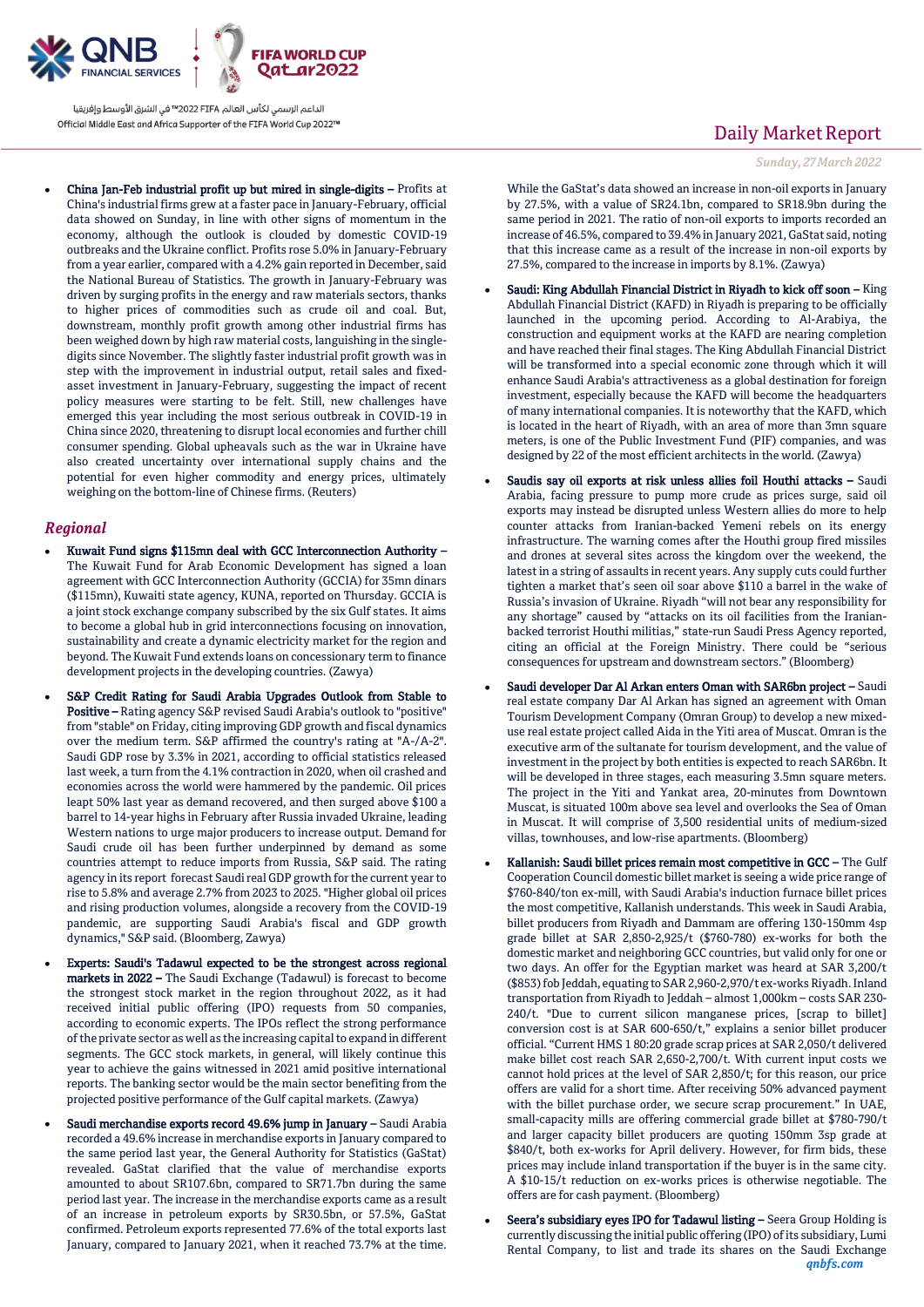

(Tadawul). Meanwhile, the company and the group are conducting detailed feasibility studies to cover all organizational, financial, technical, and legal aspects of the IPO. Located in the city of Riyadh, Lumi Rental is engaged in providing car rental services. It is worth noting that during the third quarter (Q3) of 2021, Seera suffered net losses after Zakat and tax worth SAR 72mn, an annual decline of 60% from SAR 180mn. (Zawya)

- S&P: Bank credit growth in the UAE will accelerate in 2022 The agency "S&P" credit ratings expected a recovery in bank credit in the UAE this year, compared to the levels of growth achieved during the past two years, which arranges economic recovery and an improvement in confidence levels. The agency confirmed that the UAE banking sector enjoys high financial suitability despite the consequences of the Corona pandemic. The agency also expected that the ratio of non-performing loans to total bank loans would rise in all GCC countries after the end of support programs and plans this year. The S&P Ratings Agency expects banks in the UAE to benefit from the planned increase in interest rates by the US Federal Reserve, which is likely to be reflected by the UAE Central Bank, since the dirham is pegged to the US dollar. In a previously issued report, the agency said it expected a 15% increase in the net income of UAE banks, and a 1.4 percentage point increase in return on equity for every 100 basis points. expect Senior Credit Analyst at the agency, Mohamed Damaq, The growth of bank credit in the UAE will accelerate this year, supported by the economic recovery and the remarkable improvement in confidence levels, noting that bank credit grew by about 1% in 2020 and 2% during the past year 2021 as a result of the economic consequences of the pandemic. (Bloomberg)
- UAE, Netherlands ink agreement to bolster 50 years of trade and economic relations – Etihad Credit Insurance (ECI), the UAE Federal export credit company, signed a memorandum of understanding (MoU) with its Dutch counterpart Atradius Dutch State Business (Atradius DSB) to boost the long-standing bilateral trade and economic relations between the UAE and the Netherlands. The bilateral meeting took place at ECI's branch office in Dubai, which coincided with the 50th anniversary of the establishment of diplomatic relations between the two countries, which has created significant mutual opportunities in trade and investments over the past decades. The cooperative agreement aims to bolster collaboration between the two ECAs through joint strategic projects that promote the availability of and access to bespoke trade financing solutions for businesses. The partnership also seeks to facilitate stronger halal trade through ECI's Sharia-compliant finance solutions, as well as drive further economic development by supporting the growth of SMEs and mid-caps. (Bloomberg)
- Expo participants expect bilateral trade to increase multi-folds with UAE – With Expo 2020 running its last week, several participating countries expect the bilateral trade with the UAE and the region to grow multi-fold in the coming years. The Dubai event is the first world expo held in the Middle East, North Africa and South Asia region. The Expo was a platform to develop bilateral relationships with the UAE and the region from a business perspective. The 'world's greatest show' provided avenues for countries to expand trade ties with other participants. Since the beginning of the event in October 2021, most participating countries have organized business forums and investment summits in Dubai. Several pavilions have hosted trade missions from their home countries in the last few months. (Zawya)
- 85% UAE companies saw increase in productivity after shift to hybrid work amid Covid – Majority of UAE employers believe that they will lose new and existing employees if they don't figure out hybrid work options. That's according to Poly Research's latest report examining how organizations are responding to employees' demand for ideal workspaces. Shifting to hybrid work helped 85 per cent of surveyed companies increase productivity. The new Poly study, Recruit, Retain and Grow, analyses work policies, culture, and wellness through the lens of over 2,500 global business decision-makers. Post-pandemic attitudes and expectations highlighted in the research show that workers are visiting the office three days per week, with Wednesday being the most popular day. (Zawya)
- ADIB allocates \$61mn provision for first green finance deal in Saudi Arabia – Abu Dhabi Islamic Bank (ADIB), a leading financial institution, announced today the provision of US\$61mn in financing for green-

## Daily Market Report

#### *Sunday, 27March2022*

certified projects in Saudi Arabia. In collaboration with MUFG, Alimna Bank, Riyad Bank and Siemens Bank, US\$480mn of green finance was allocated for three independent sewage treatment plants (ISTP) in the Kingdom. ADIB acted as mandated lead arranger, hedge provider and Islamic finance agent for this transaction. In accordance with Saudi Arabia's Vision 2030, its blueprint for sustainable development and economic diversification, the three ISTPs will treat the wastewater of up to 2 million inhabitants and contribute to national efforts to conserve and reuse water. The key environmental features of the ISTP projects include the recycling of wastewater for agricultural activities, the treatment and reuse of sewage sludge for agricultural use as fertilizer, for cement manufacturing, and the use of renewable electricity to power the wastewater treatment plants. (Zawya)

- CBUAE Governor hosts Bank CEOs to outline the banking sector outlook for 2022 – Khaled Mohamed Balama, Governor of the Central Bank of the UAE (CBUAE), hosted the UAE Bank CEOs Forum, a quarterly dialogue which aims to enhance the development of the UAE banking sector. The CBUAE and UAE bank CEOs discussed the global and UAE economic recovery that commenced during 2021 and the outlook for 2022. The CBUAE also highlighted key Emiratization initiatives, which aim at creating new jobs for UAE nationals and supporting talent development in the banking sector. The CEOs commended the wide-ranging measures under the Targeted Economic Support Scheme (TESS) to address the repercussions of COVID-19 pandemic. The improving broad-based indicators allowed the CBUAE and the banks to seamlessly complete Phase 1 of the TESS exit strategy by 31 December 2021. The CBUAE noted the planned completion of Phase 2 of the TESS exit by mid-2022, while some TESS measures that support the recovery will remain in place for the time being. The CBUAE highlighted that it is closely monitoring the evolving situation globally and stands ready to take additional measures if necessary. (Zawya)
- Kuwait Fund signs \$115mn deal with GCC Interconnection Authority The Kuwait Fund for Arab Economic Development has signed a loan agreement with GCC Interconnection Authority (GCCIA) for 35mn dinars (\$115mn), Kuwaiti state agency, KUNA, reported on Thursday. GCCIA is a joint stock exchange company subscribed by the six Gulf states. It aims to become a global hub in grid interconnections focusing on innovation, sustainability and create a dynamic electricity market for the region and beyond. The Kuwait Fund extends loans on concessionary term to finance development projects in the developing countries. (Zawya)
- Oman to use oil windfall to cut public debt, boost spending Oman plans to use the windfall from surging oil prices to trim its public debt and boost spending on developmental projects, according to the Gulf nation's ruler. "We will seek to exploit the high oil revenues as much as possible to get rid of the state's public debt," Sultan Haitham bin Tariq said, according to state-run Oman News Agency. "What is left will be spent on development projects." Oil's surge on the back of Russia's invasion of Ukraine has pushed crude above the break-even level for almost all the Middle East's producers, raising the prospect of significant budget surpluses for even the weakest economies if prices remain high. Oman has implemented a series of reforms to balance its budget and lower its debt, including the introduction of value-added tax last year. The sultanate's finance ministry in January projected a budget deficit of \$3.9bn for this year, based on oil prices at \$50 a barrel. (Bloomberg)
- Minister of Economy: Oman witnessed strong economic growth in 2021 The Sultanate of Oman has witnessed economic growth due to the improvement in the performance of oil activities, which recorded a growth of 25.5% in 2021, non-oil activities grew by 7.8 per cent, the Minister of Economy said. (Zawya)
- *qnbfs.com* Oman, India committed to further strategic ties – H E Sayyid Badr bin Hamad al Busaidi, Foreign Minster, is on a two-day visit to India on the invitation of Indian Minister of External Affairs Dr S Jaishankar. 'Sayyid Badr left (on Wednesday) for India and was bid farewell by several officials of the Foreign Ministry,' a ministry statement said. According to India's Ministry of External Affairs, H E Sayyid Badr and Dr Jaishankar's talks will include a comprehensive review of the progress made in the bilateral strategic partnership between the two countries. India and Oman have continued close cooperation during the COVID-19 pandemic and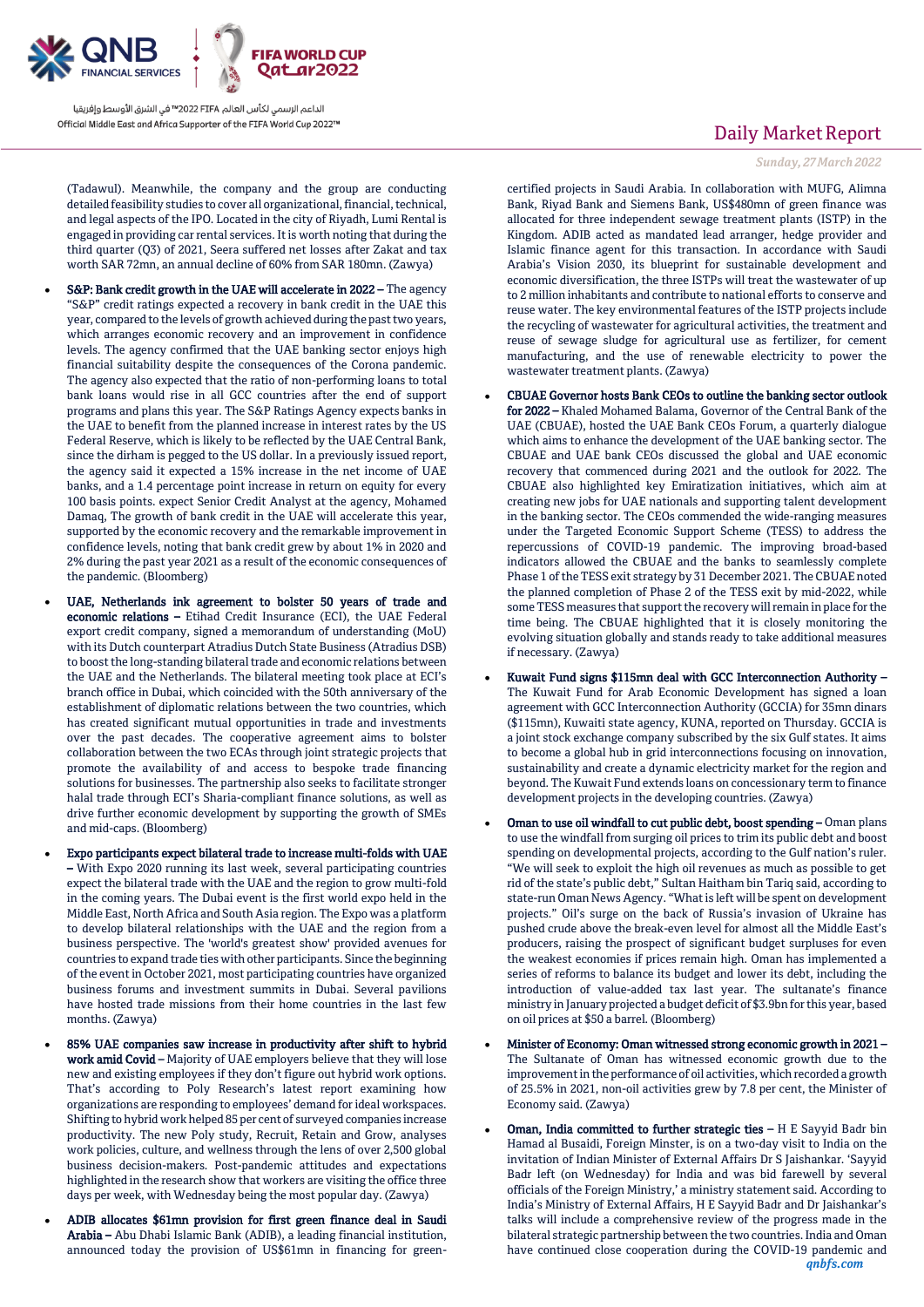

# Daily Market Report

*Sunday, 27March2022*

maintained high-level contacts. 'India is among Oman's top trading partners and bilateral trade for the current financial year (2021-2022) so far is almost US\$7.5bn. People-to-people ties is another important facet of the bilateral relationship as Oman is home to approximately 620,000 Indian nationals,' India's Ministry of External Affairs stated. (Zawya)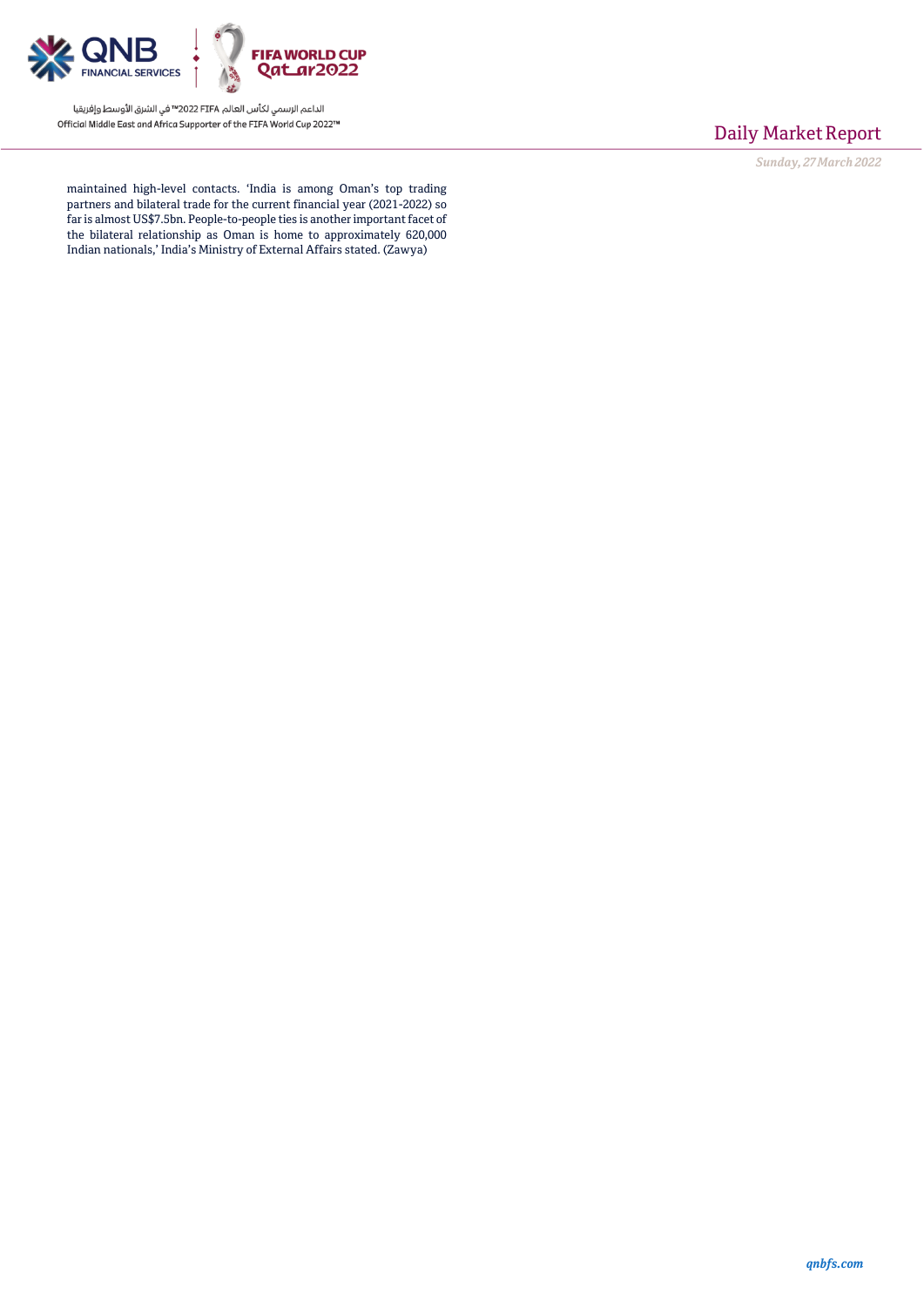

# Daily Market Report

*Sunday, 27March2022*

### *Rebased Performance*







*Source: Bloomberg*

*Source: Bloomberg*

| <b>Asset/Currency Performance</b>         | Close ( \$) | 1D%   | WTD%  | YTD%  |
|-------------------------------------------|-------------|-------|-------|-------|
| Gold/Ounce                                | 1,958.29    | 0.0   | 1.9   | 7.1   |
| Silver/Ounce                              | 25.53       | (0.0) | 2.3   | 9.5   |
| Crude Oil (Brent)/Barrel (FM Future)      | 120.65      | 1.4   | 11.8  | 55.1  |
| Crude Oil (WTI)/Barrel (FM Future)        | 113.90      | 1.4   | 8.8   | 51.4  |
| Natural Gas (Henry Hub)/MMBtu             | 5.45        | 3.6   | 11.2  | 48.9  |
| LPG Propane (Arab Gulf)/Ton               | 149.25      | 2.1   | 9.7   | 33.0  |
| LPG Butane (Arab Gulf)/Ton                | 173.00      | 2.8   | 8.3   | 24.2  |
| Euro                                      | 1.10        | (0.1) | (0.6) | (3.4) |
| Yen                                       | 122.05      | (0.2) | 2.4   | 6.1   |
| GBP                                       | 1.32        | (0.0) | 0.0   | (2.6) |
| CHF                                       | 1.07        | (0.0) | 0.1   | (2.0) |
| <b>AUD</b>                                | 0.75        | 0.0   | 1.3   | 3.5   |
| <b>USD Index</b>                          | 98.79       | 0.0   | 0.6   | 3.3   |
| <b>RUB</b>                                | 118.69      | 0.0   | 0.0   | 58.9  |
| <b>BRL</b><br>$\sim$ $\sim$ $\sim$ $\sim$ | 0.21        | 1.8   | 5.9   | 17.5  |

*Source: Bloomberg*

| <b>Global Indices Performance</b> | Close      | 1D%*  | WTD%*  | YTD%*  |
|-----------------------------------|------------|-------|--------|--------|
| <b>MSCI</b> World Index           | 3,049.11   | 0.3   | 1.3    | (5.7)  |
| DJ Industrial                     | 34,861.24  | 0.4   | 0.3    | (4.1)  |
| S&P 500                           | 4,543.06   | 0.5   | 1.8    | (4.7)  |
| NASDAQ 100                        | 14,169.30  | (0.2) | 2.0    | (9.4)  |
| STOXX 600                         | 453.55     | 0.1   | (0.8)  | (10.2) |
| <b>DAX</b>                        | 14,305.76  | 0.2   | (1.4)  | (12.5) |
| <b>FTSE 100</b>                   | 7,483.35   | 0.4   | 1.1    | (1.2)  |
| <b>CAC 40</b>                     | 6,553.68   | (0.1) | (1.6)  | (11.6) |
| Nikkei                            | 28,149.84  | 0.3   | 2.4    | (7.8)  |
| <b>MSCI EM</b>                    | 1,125.01   | (1.1) | 0.2    | (8.7)  |
| <b>SHANGHAI SE Composite</b>      | 3,212.24   | (1.1) | (1.3)  | (11.9) |
| <b>HANG SENG</b>                  | 21,404.88  | (2.5) | (0.1)  | (8.9)  |
| <b>BSE SENSEX</b>                 | 57,362.20  | (0.4) | (1.3)  | (3.8)  |
| Bovespa                           | 119,081.13 | 0.9   | 8.3    | 32.4   |
| <b>RTS</b>                        | 829.62     | (2.7) | (11.5) | (48.0) |

*Source: Bloomberg (\*\$ adjusted returns)*